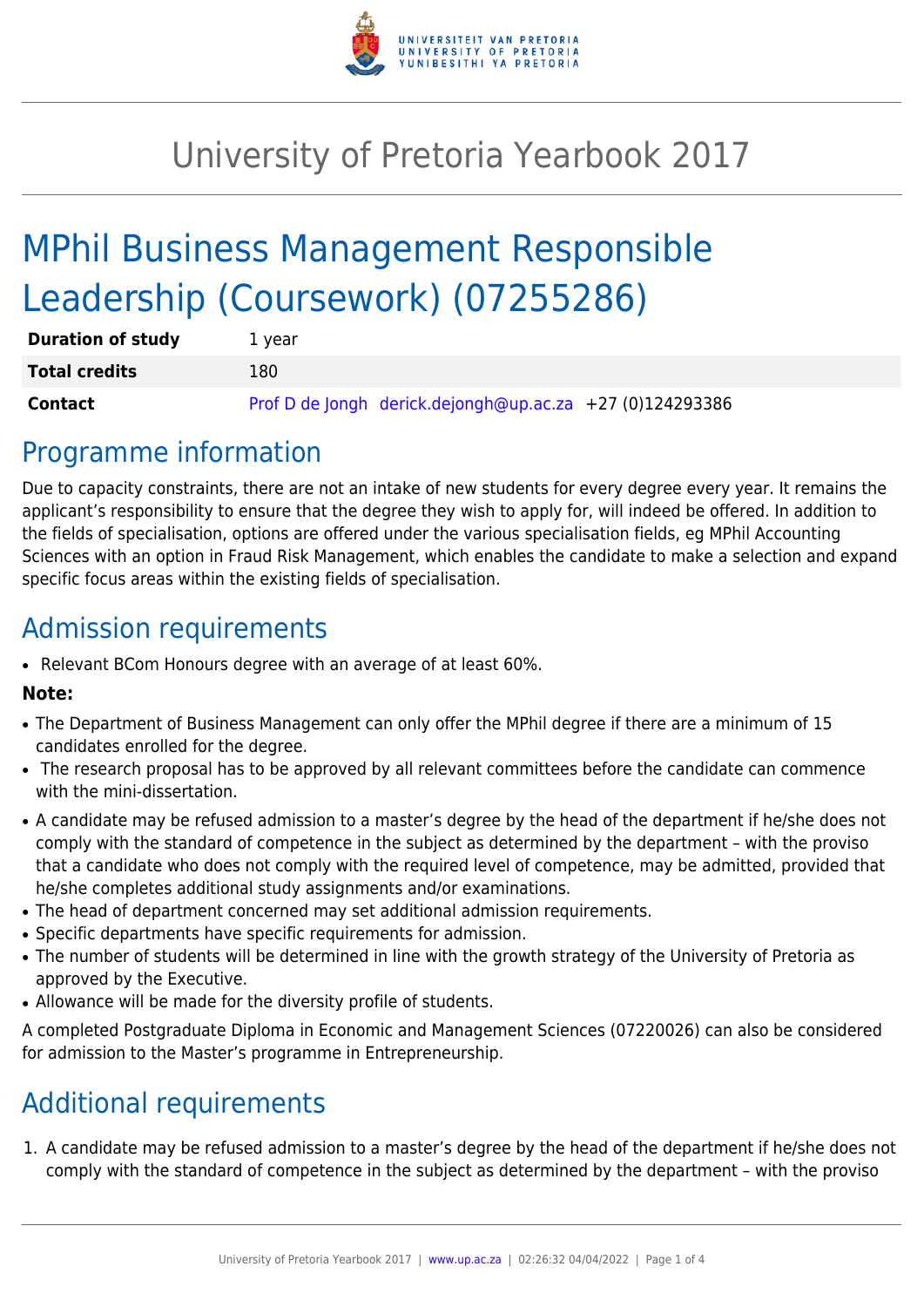

that a candidate who does not comply with the required level of competence, may be admitted, provided that he/she completes additional study assignments and/or examinations.

- 2. The head of department concerned may set additional admission requirements.
- 3. Specific departments have specific requirements for admission.
- 4. The number of students will be determined in line with the growth strategy of the University of Pretoria as approved by the Executive.
- 5. Allowance will be made for the diversity profile of students.
- 6. A completed Postgraduate Diploma in Economic and Management Sciences can also be considered for admission to the Master's programme in Entrepreneurship.

## Examinations and pass requirements

The pass mark for both a dissertation and a mini-dissertation is 50%. The provisions regarding pass requirements for dissertations, contained in General Regulation G.12.2, apply mutatis mutandis to minidissertations. A pass mark of at least 50% is required in the examination of each module.

## Research information

A candidate, before or on submission of the mini-dissertation, must submit at least one draft article for publication in a recognised academic journal.

### **Dissertations/mini-dissertations/research reports, curricula and modules**

- 1. The degree programme requires that a dissertation/mini-dissertation/research article must be submitted in a field of study chosen from the fields covered for the honours degree, provided that the Dean may, on the recommendation of the head of department concerned, approve the replacement of the required dissertation by the successful completion of a prescribed number of module credits and a mini-dissertation/research article.
- 2. Information on modules, credits and syllabi is available, on request, from the head of department concerned.
- 3. A module in Research Methodology is compulsory in all programmes. The Dean may, on the recommendation of the head of department concerned, waive the prerequisites.
- 4. Sufficient number of bound copies of the thesis/dissertation must be submitted to the Head: Student Administration for examination, after permission is granted by the supervisor.

### **Article for publication**

A dean may require, before or on submission of a dissertation, the submission of a draft article for publication to the supervisor. The draft article should be based on the research that the student has conducted for the dissertation and be approved by the supervisor concerned. The supervisor should then have the opportunity to take the paper through all the processes of revision and resubmission as may be necessary and/or appropriate in order to achieve publication.

### **Submission of dissertation**

A dissertation is submitted to the Head: Student Administration, before the closing date for the various graduation ceremonies as announced annually.

For examination purposes, a student must, in consultation with the supervisor, submit a sufficient number of bound copies of the dissertation, printed on good quality paper and of good letter quality, to the Head: Student Administration. Permission to submit the dissertation in unbound form may be obtained from the supervisor concerned on condition that a copy of the final approved dissertation is presented to the examiners in bound format or electronic format.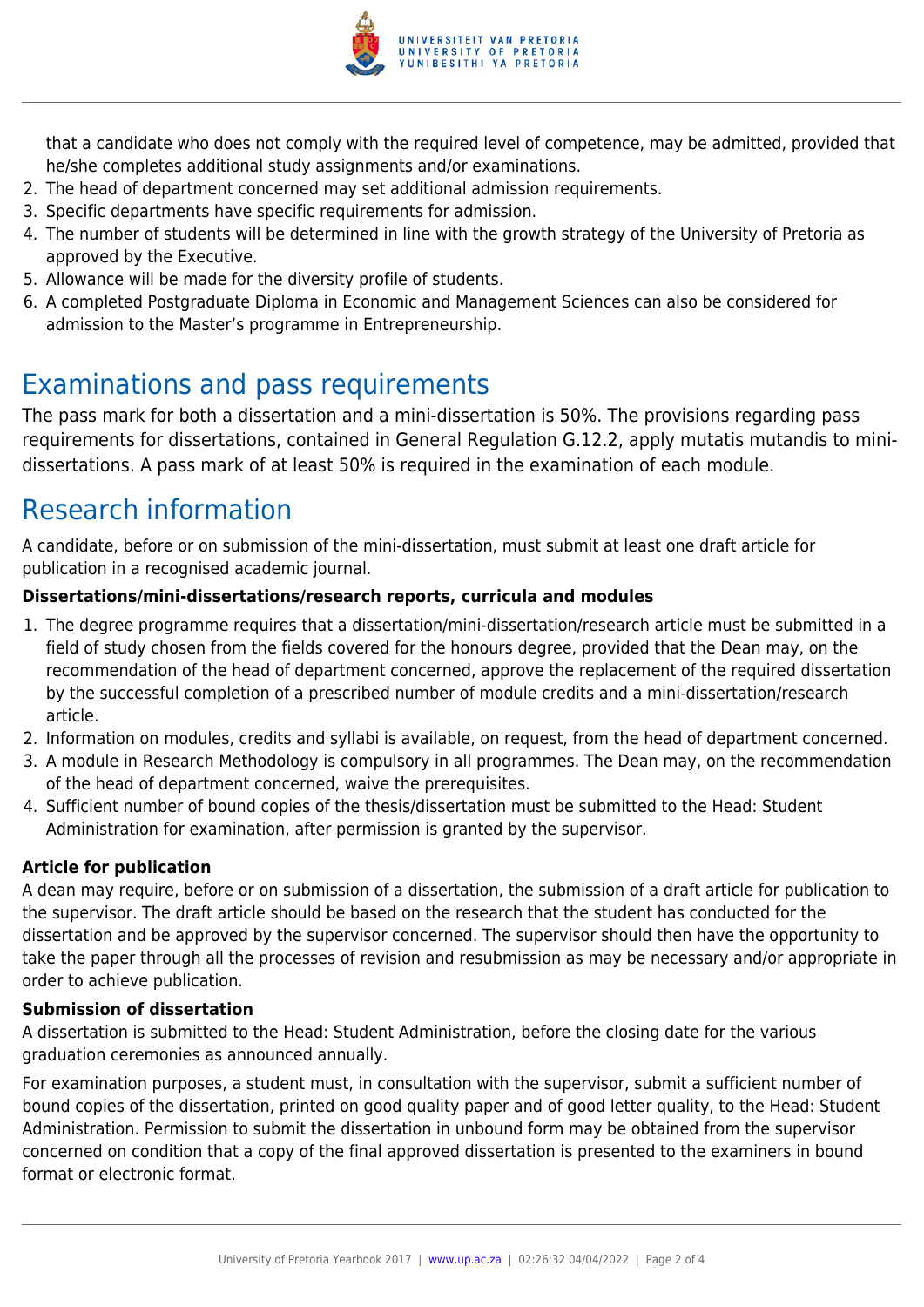

In addition to the copies already mentioned, each successful student must submit a bound paper copy as well as two electronic copies of the approved dissertation to the Head: Student Administration in the format specified by the faculty and in accordance with the minimum standards set by the Department of Library Services, before 15 February for the Autumn graduation ceremonies and before 15 July for the Spring graduation ceremonies, failing which the degree will only be conferred during a subsequent series of graduation ceremonies.